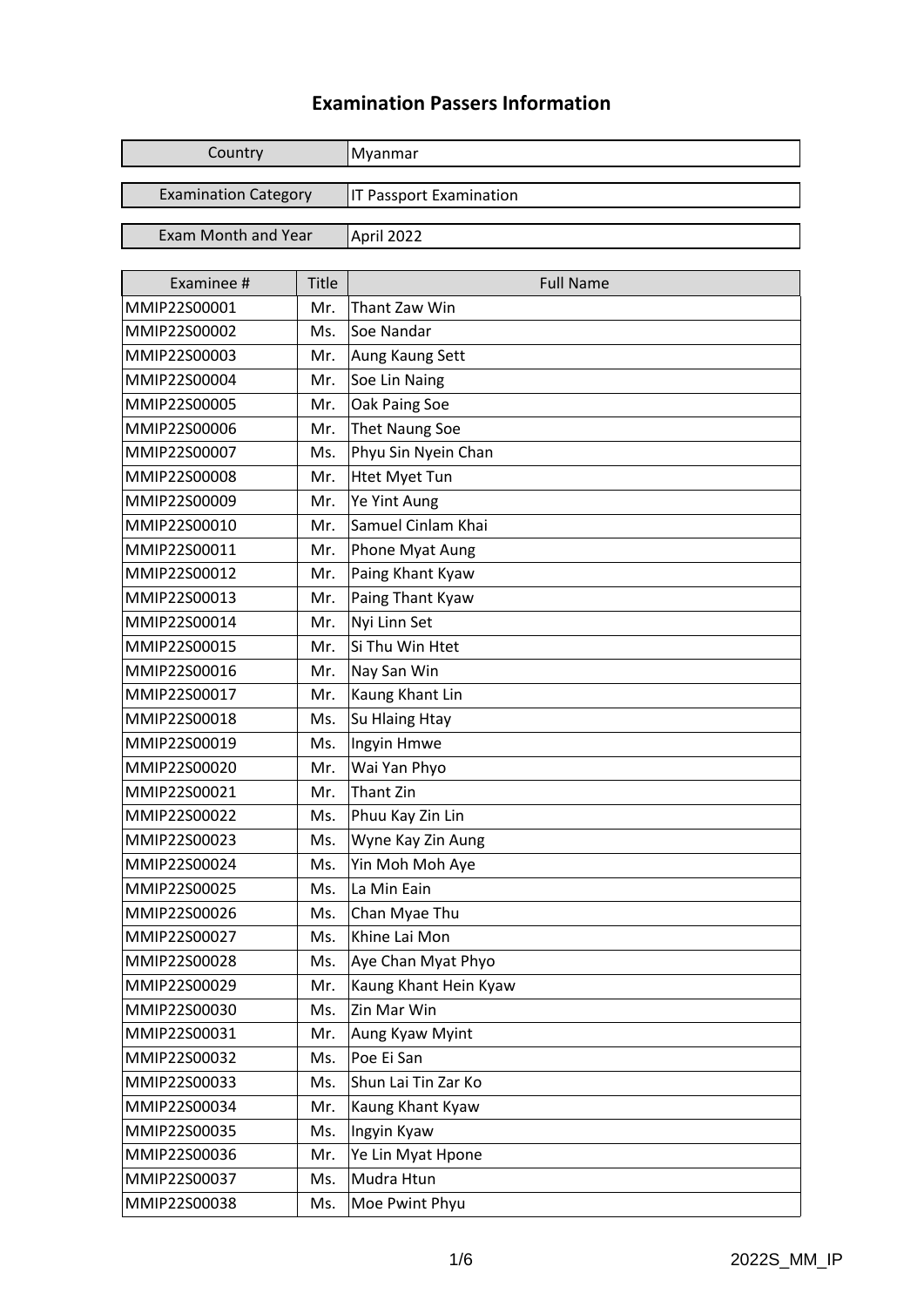| MMIP22S00039 | Ms. | May Thu Khin            |
|--------------|-----|-------------------------|
| MMIP22S00040 | Mr. | Thu Ra Lynn Htun        |
| MMIP22S00041 | Ms. | May Myat Moe            |
| MMIP22S00042 | Mr. | Min Sitt Hmu Paing      |
| MMIP22S00043 | Ms. | Zin Nwe Kyaw Kyaw Myo   |
| MMIP22S00044 | Ms. | Aye Ya Mone Phoo        |
| MMIP22S00045 | Ms. | <b>Shwe Shin Thant</b>  |
| MMIP22S00046 | Mr. | Pyae Sone Aung          |
| MMIP22S00047 | Mr. | Phone Pyae Sone         |
| MMIP22S00048 | Mr. | Kaung Myat Thu          |
| MMIP22S00049 | Mr. | Ye Phone Khant          |
| MMIP22S00050 | Ms. | Myat Theingi            |
| MMIP22S00051 | Mr. | Min Myat Paing          |
| MMIP22S00052 | Ms. | Chue Yati Moe Htet Kyaw |
| MMIP22S00053 | Ms. | Su Latt Ko Ko           |
| MMIP22S00054 | Mr. | Arkar Ko Ko             |
| MMIP22S00055 | Mr. | Arkar Nyi Nyi           |
| MMIP22S00056 | Mr. | Aung Min Thu            |
| MMIP22S00057 | Mr. | Aung Myo Khant          |
| MMIP22S00058 | Mr. | <b>Aung Paing</b>       |
| MMIP22S00059 | Mr. | Aung Phyoe Hlaing       |
| MMIP22S00060 | Mr. | Aung Si Phyo            |
| MMIP22S00061 | Mr. | Aung Sitt Paing         |
| MMIP22S00062 | Mr. | Aung Swan Pyae Htoo     |
| MMIP22S00063 | Mr. | Aung Thura Hein         |
| MMIP22S00064 | Mr. | Aung Zin Phyo Min       |
| MMIP22S00065 | Ms. | Cherry Phue Pwint Wai   |
| MMIP22S00066 | Ms. | Cho Zin Thant           |
| MMIP22S00067 | Ms. | Eai K Khaing Kyaw       |
| MMIP22S00068 | Ms. | Eaindray Chit Po        |
| MMIP22S00069 | Ms. | Ei Sandy Moe            |
| MMIP22S00070 | Mr. | Hein Htoo Aung          |
| MMIP22S00071 | Mr. | Hein Set                |
| MMIP22S00072 | Ms. | Hkang Je Doi Ja         |
| MMIP22S00073 | Mr. | <b>Hlaing Myo Win</b>   |
| MMIP22S00074 | Mr. | <b>Htet Aung Than</b>   |
| MMIP22S00075 | Mr. | <b>Htet Lin Aung</b>    |
| MMIP22S00076 | Mr. | Htoo Myat Win           |
| MMIP22S00077 | Ms. | Ingyin Hmwe             |
| MMIP22S00078 | Mr. | Kaung Htet Kyaw         |
| MMIP22S00079 | Mr. | Kaung Khant Kyaw        |
| MMIP22S00080 | Mr. | Kaung Khant Thu         |
| MMIP22S00081 | Mr. | Kaung Myat Hein         |
| MMIP22S00082 | Mr. | Kaung Myat Naing        |
| MMIP22S00083 | Mr. | Kaung Satt Paing        |
| MMIP22S00084 | Mr. | Kaung Set Maung         |
| MMIP22S00085 | Mr. | Khine Khant Kyaw        |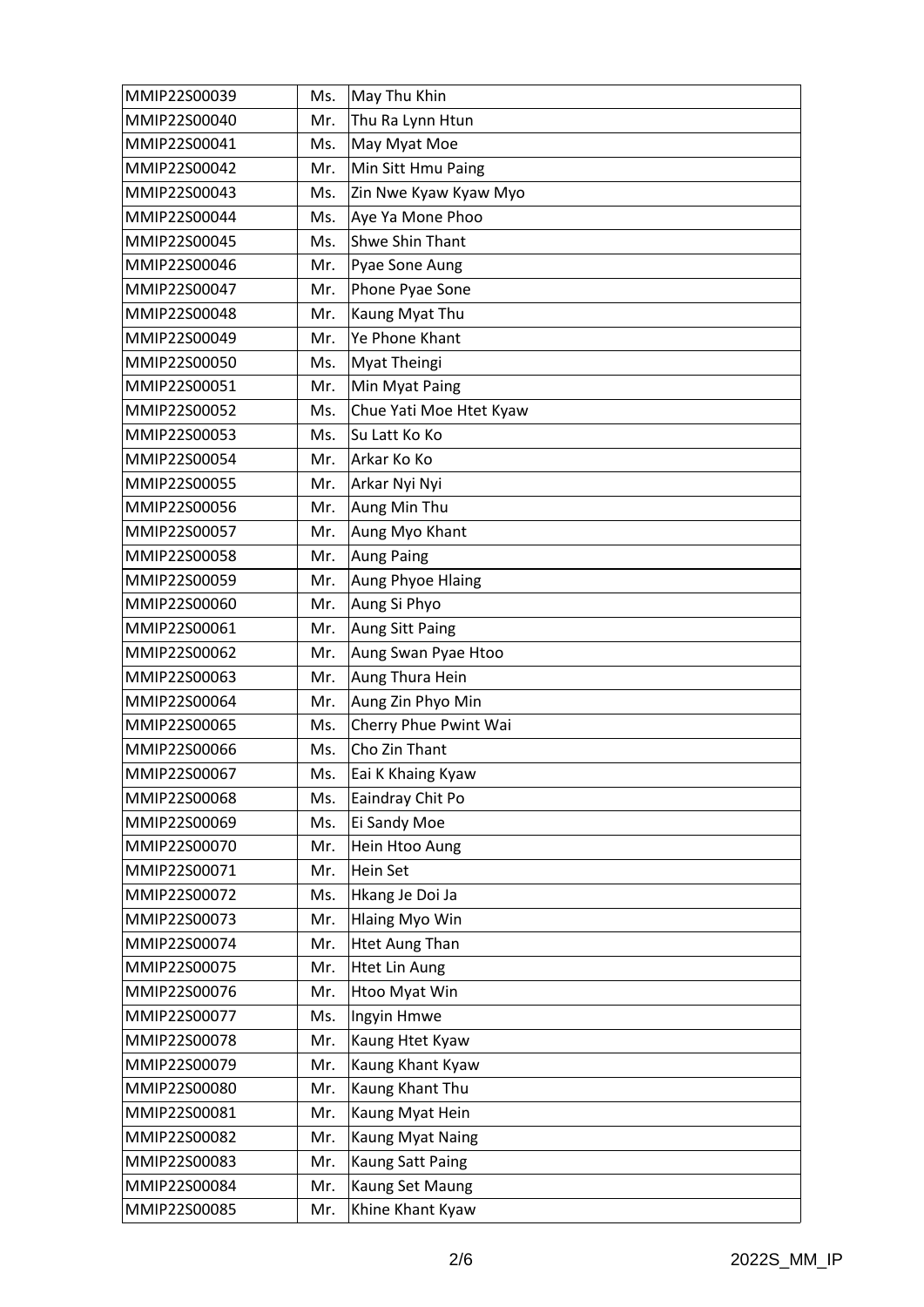| MMIP22S00086 | Mr. | Ko Ko Shin Thant     |
|--------------|-----|----------------------|
| MMIP22S00087 | Mr. | Kyal Min Htun        |
| MMIP22S00088 | Ms. | Kyar Nyo Thwe        |
| MMIP22S00089 | Mr. | Kyaut Khing Htoo     |
| MMIP22S00090 | Mr. | Kyaw Sein Thaung     |
| MMIP22S00091 | Mr. | Kyaw Si Thu          |
| MMIP22S00092 | Mr. | Kyaw Soe Lwin        |
| MMIP22S00093 | Mr. | Kyaw Thu Tun         |
| MMIP22S00094 | Mr. | Kyaw Zay Phone Thit  |
| MMIP22S00095 | Mr. | Kyaw Zin Hein        |
| MMIP22S00096 | Mr. | Lwin Moe             |
| MMIP22S00097 | Ms. | May Kyal Sin         |
| MMIP22S00098 | Ms. | May Phue Pwint Thaw  |
| MMIP22S00099 | Ms. | May Pwint San        |
| MMIP22S00100 | Ms. | May Thin Khaing      |
| MMIP22S00101 | Mr. | Min Bala Tun         |
| MMIP22S00102 | Mr. | Min Gaung Kyaw       |
| MMIP22S00103 | Mr. | Min Kaung Myint      |
| MMIP22S00104 | Mr. | Min Paing Zay        |
| MMIP22S00105 | Mr. | Min Thet Naing       |
| MMIP22S00106 | Mr. | Min Ye Mon           |
| MMIP22S00107 | Mr. | Min Zayar Maung      |
| MMIP22S00108 | Mr. | Moe Myint Myat       |
| MMIP22S00109 | Mr. | Moe Paing Soe        |
| MMIP22S00110 | Mr. | Myat Min Hein        |
| MMIP22S00111 | Ms. | Myat Myint Zu        |
| MMIP22S00112 | Ms. | Myat Su Mon Aung     |
| MMIP22S00113 | Mr. | Myat Thu Kyaw        |
| MMIP22S00114 | Ms. | Myint Zu             |
| MMIP22S00115 | Ms. | Myint Zu Tha Ka Khin |
| MMIP22S00116 | Ms. | Myo Hsu Hsu Thar     |
| MMIP22S00117 | Ms. | Nan Khin Thida Swe   |
| MMIP22S00118 | Ms. | Nang Kham Hlaing     |
| MMIP22S00119 | Mr. | Nay Aung Linn        |
| MMIP22S00120 | Mr. | Nyan Win Htet        |
| MMIP22S00121 | Ms. | Nyein Thandar Soe    |
| MMIP22S00122 | Mr. | Nyi Nyi Paing        |
| MMIP22S00123 | Mr. | Ohak Pyae Moe        |
| MMIP22S00124 | Mr. | Pai Hein Kyaw        |
| MMIP22S00125 | Mr. | Paing Zay Htet       |
| MMIP22S00126 | Mr. | Phone Myat San       |
| MMIP22S00127 | Mr. | Phone Myat Tun       |
| MMIP22S00128 | Mr. | Phyo Aung Zaw        |
| MMIP22S00129 | Mr. | Phyo Pyae Sone       |
| MMIP22S00130 | Mr. | Pyae Hlan Paing      |
| MMIP22S00131 | Mr. | Sai Phone Pyae Thar  |
| MMIP22S00132 | Mr. | Sai Zwam Pha         |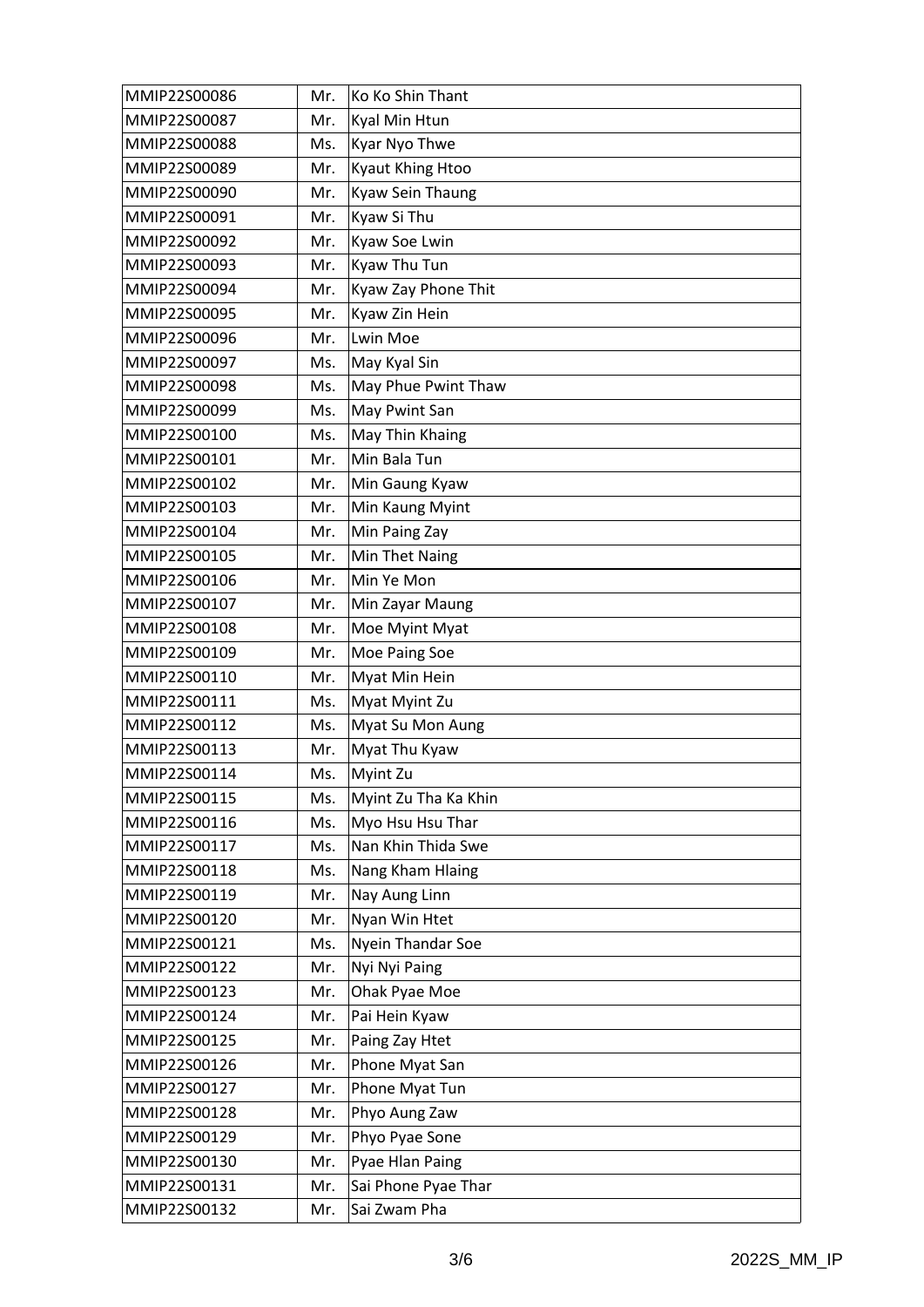| MMIP22S00133 | Mr. | Saw Kalin Tan           |
|--------------|-----|-------------------------|
| MMIP22S00134 | Mr. | Saw Simon Mu Ler        |
| MMIP22S00135 | Mr. | Sett Kaung Khant        |
| MMIP22S00136 | Ms. | Shune Lei Win           |
| MMIP22S00137 | Ms. | Shwe Yee Win Thant      |
| MMIP22S00138 | Mr. | Si Thu Aung             |
| MMIP22S00139 | Mr. | Sit Thway Aung          |
| MMIP22S00140 | Mr. | Soe Oak Ya              |
| MMIP22S00141 | Mr. | Soe Pyae Aung           |
| MMIP22S00142 | Mr. | Soe Ye Htike            |
| MMIP22S00143 | Ms. | Su Htet Htet Aung       |
| MMIP22S00144 | Ms. | Su Lae Maung            |
| MMIP22S00145 | Ms. | Su Lei Nandar           |
| MMIP22S00146 | Ms. | Su Wai Hlaing           |
| MMIP22S00147 | Mr. | Suan Yee Aung           |
| MMIP22S00148 | Mr. | Swan Htet Swan          |
| MMIP22S00149 | Mr. | Thar Za Han             |
| MMIP22S00150 | Mr. | <b>Thaw Tar Soe</b>     |
| MMIP22S00151 | Ms. | Theingi May Maung       |
| MMIP22S00152 | Ms. | Thet Nwe Soe            |
| MMIP22S00153 | Mr. | Thi Han Swe             |
| MMIP22S00154 | Ms. | Thiri Shin Thant        |
| MMIP22S00155 | Ms. | Thiri Shoon Lae         |
| MMIP22S00156 | Mr. | Toe Oo Wai Yan          |
| MMIP22S00157 | Mr. | Tun Oo Kyaw             |
| MMIP22S00158 | Mr. | Wai Yan Hein            |
| MMIP22S00159 | Ms. | Win Win Maw             |
| MMIP22S00160 | Ms. | Ya Min Thu              |
| MMIP22S00161 | Mr. | Yan Khant Kyaw          |
| MMIP22S00162 | Mr. | Yan Naing Myat          |
| MMIP22S00163 | Mr. | Ye Min Htun             |
| MMIP22S00164 | Mr. | Ye Yint Linn            |
| MMIP22S00165 | Ms. | Yin Thuzar Kyaw         |
| MMIP22S00166 | Mr. | Zayar Pyae Sone         |
| MMIP22S00167 | Ms. | Zin Mar Wai             |
| MMIP22S00168 | Mr. | Zwe Mon                 |
| MMIP22S00169 | Mr. | Ye Mann Phyo Aung       |
| MMIP22S00170 | Mr. | Myo Mg Mg               |
| MMIP22S00171 | Mr. | <b>Tun Myint Hlaing</b> |
| MMIP22S00172 | Mr. | Arkar Min               |
| MMIP22S00173 | Mr. | Chit Moe Thet           |
| MMIP22S00174 | Mr. | Hein Htet Oo            |
| MMIP22S00175 | Ms. | <b>Hlaing Min</b>       |
| MMIP22S00176 | Ms. | Hnin Thant Thant        |
| MMIP22S00177 | Ms. | Hsu Yi Hnin             |
| MMIP22S00178 | Mr. | Htet Oo Lwin            |
| MMIP22S00179 | Mr. | Htun Oo                 |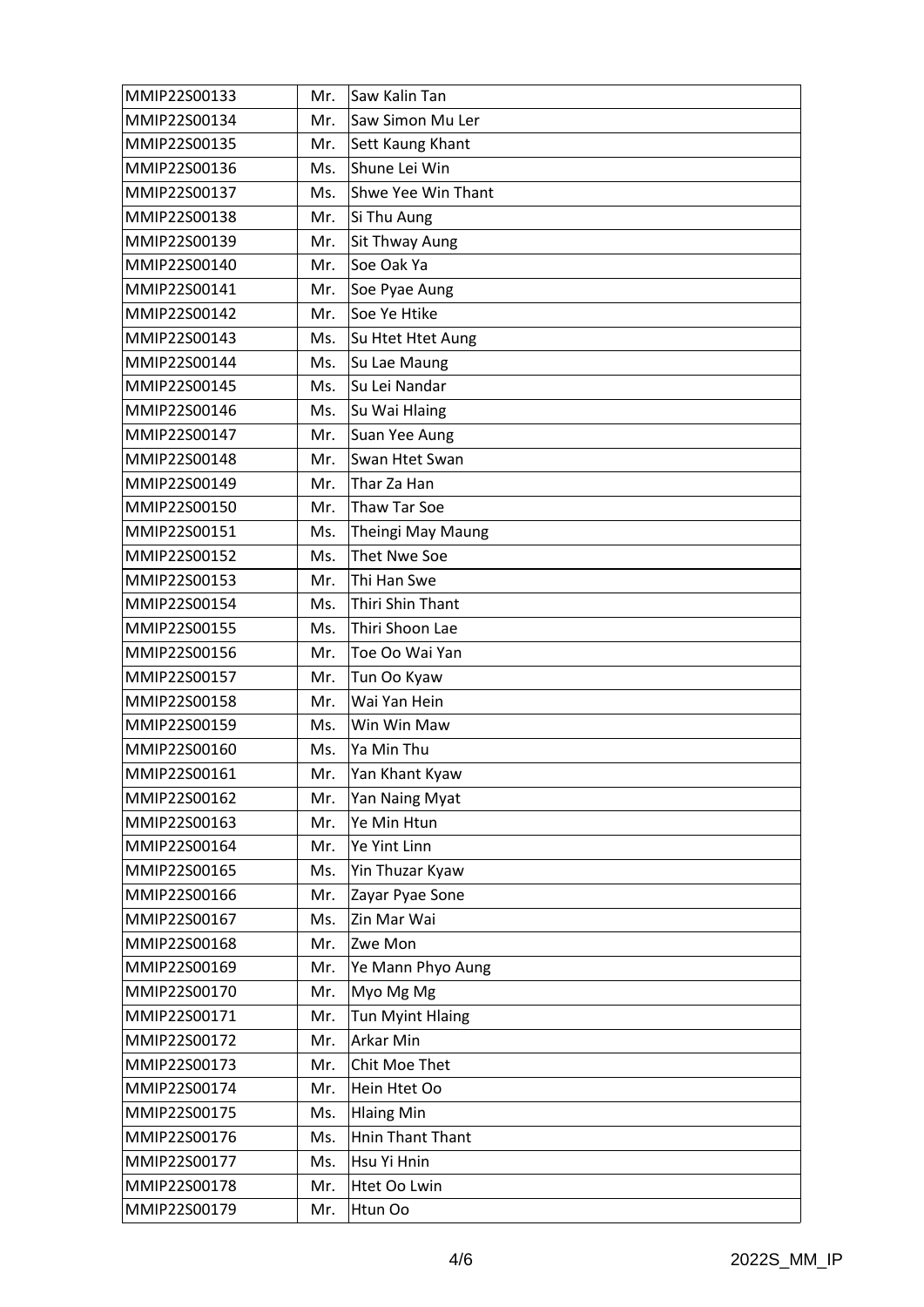| MMIP22S00180 | Ms. | July Moe                    |
|--------------|-----|-----------------------------|
| MMIP22S00181 | Mr. | Kaung Myat Kyaw             |
| MMIP22S00182 | Mr. | Khant Bhone Han             |
| MMIP22S00183 | Ms. | May Oo Khine                |
| MMIP22S00184 | Mr. | Mg Htoo                     |
| MMIP22S00185 | Mr. | Min Kyaw Thu                |
| MMIP22S00186 | Mr. | Moe Kyaw Thu                |
| MMIP22S00187 | Ms. | Mya Thin Kyi                |
| MMIP22S00188 | Ms. | <b>Myat Myat Noe Hlaing</b> |
| MMIP22S00189 | Ms. | Myet Thwe Nyein             |
| MMIP22S00190 | Mr. | Naing Aung Linn             |
| MMIP22S00191 | Ms. | Nay Chi Htwe                |
| MMIP22S00192 | Ms. | Nilar Aung                  |
| MMIP22S00193 | Mr. | Oak Mhue Myat               |
| MMIP22S00194 | Mr. | Phyo Theinkha               |
| MMIP22S00195 | Mr. | <b>Shinn Bhone Thant</b>    |
| MMIP22S00196 | Ms. | Shwe Sin Phue Phue Aung     |
| MMIP22S00197 | Mr. | Sitt Thway Wint Aung        |
| MMIP22S00198 | Ms. | Thiri Tun                   |
| MMIP22S00199 | Mr. | Thwin Htoo Eain             |
| MMIP22S00200 | Ms. | Wah Wah Htay                |
| MMIP22S00201 | Mr. | Wai Yan Min Htike           |
| MMIP22S00202 | Mr. | Ye Yint Naing               |
| MMIP22S00203 | Mr. | Zaw Phyo Aung               |
| MMIP22S00204 | Mr. | Zeyar Ye Yint               |
| MMIP22S00205 | Mr. | ZIn Paing Linn              |
| MMIP22S00206 | Mr. | Zwe Nyi Nyi                 |
| MMIP22S00207 | Mr. | Nanda Thant Sin             |
| MMIP22S00208 | Ms. | Aye Mar Mar Hein            |
| MMIP22S00209 | Mr. | Soe Nay Khant               |
| MMIP22S00210 | Mr. | Lin Phone Myint Zaw         |
| MMIP22S00211 | Mr. | Win Kyaw                    |
| MMIP22S00212 | Ms. | Thazin Htun                 |
| MMIP22S00213 | Mr. | Kyi Min Khant               |
| MMIP22S00214 | Mr. | Min Thiha                   |
| MMIP22S00215 | Mr. | Hein Thant Thu              |
| MMIP22S00216 | Mr. | Thiha Naung Moe             |
| MMIP22S00217 | Mr. | Wai Phyo Aung               |
| MMIP22S00218 | Mr. | Swan Myat Toe               |
| MMIP22S00219 | Mr. | Hein Htet Aung              |
| MMIP22S00220 | Mr. | Minn Thu                    |
| MMIP22S00221 | Mr. | Aung Ye Myat                |
| MMIP22S00222 | Mr. | Win Lin Thant               |
| MMIP22S00223 | Mr. | <b>Hein Htet Naing</b>      |
| MMIP22S00224 | Mr. | Phyoe Hein Khant            |
| MMIP22S00225 | Mr. | Kyaw Zawe                   |
| MMIP22S00226 | Ms. | Theint Theint Thu           |